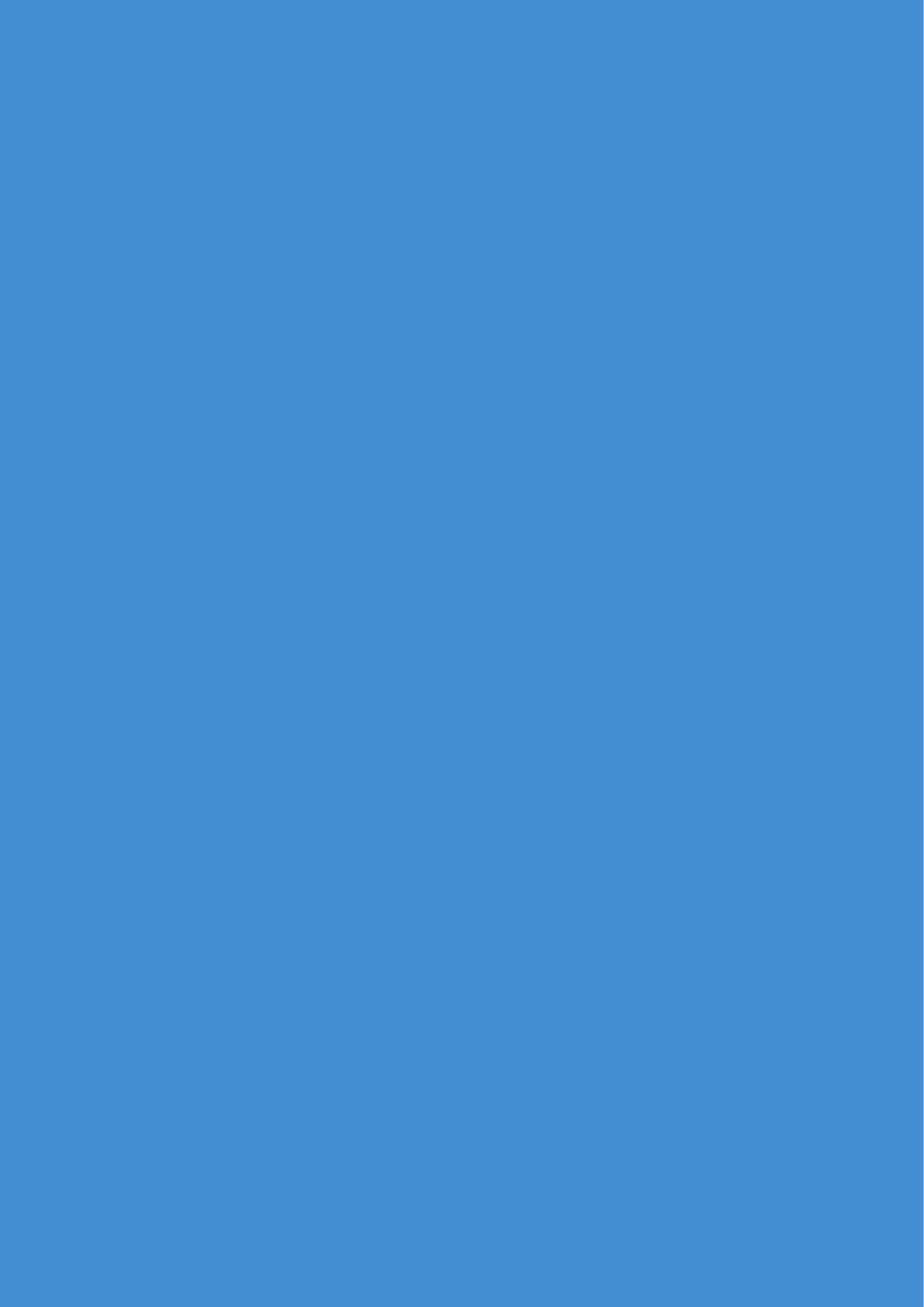### **Contents**

|                  | Introduction                                                                                                                                                                 |
|------------------|------------------------------------------------------------------------------------------------------------------------------------------------------------------------------|
|                  | The need for sustainable investing<br>The role of the investor and outcome-driven capital                                                                                    |
|                  | The Sustainable and Inclusive Economy Guidebook<br>Identifying current environmental and social challenges<br>Solving for global challenges: Sustainable business activities |
| IO.              | Sustainable Investment Inclusion Criteria<br>Top-down intentionality evaluation<br>Bottom-up credibility evaluation<br>Sustainable business activity adoption                |
| $\blacktriangle$ | Bringing it all together: Targeted sustainability outcomes<br>Measuring sustainable outcomes<br>Active bottom-up research informed by top-down insight                       |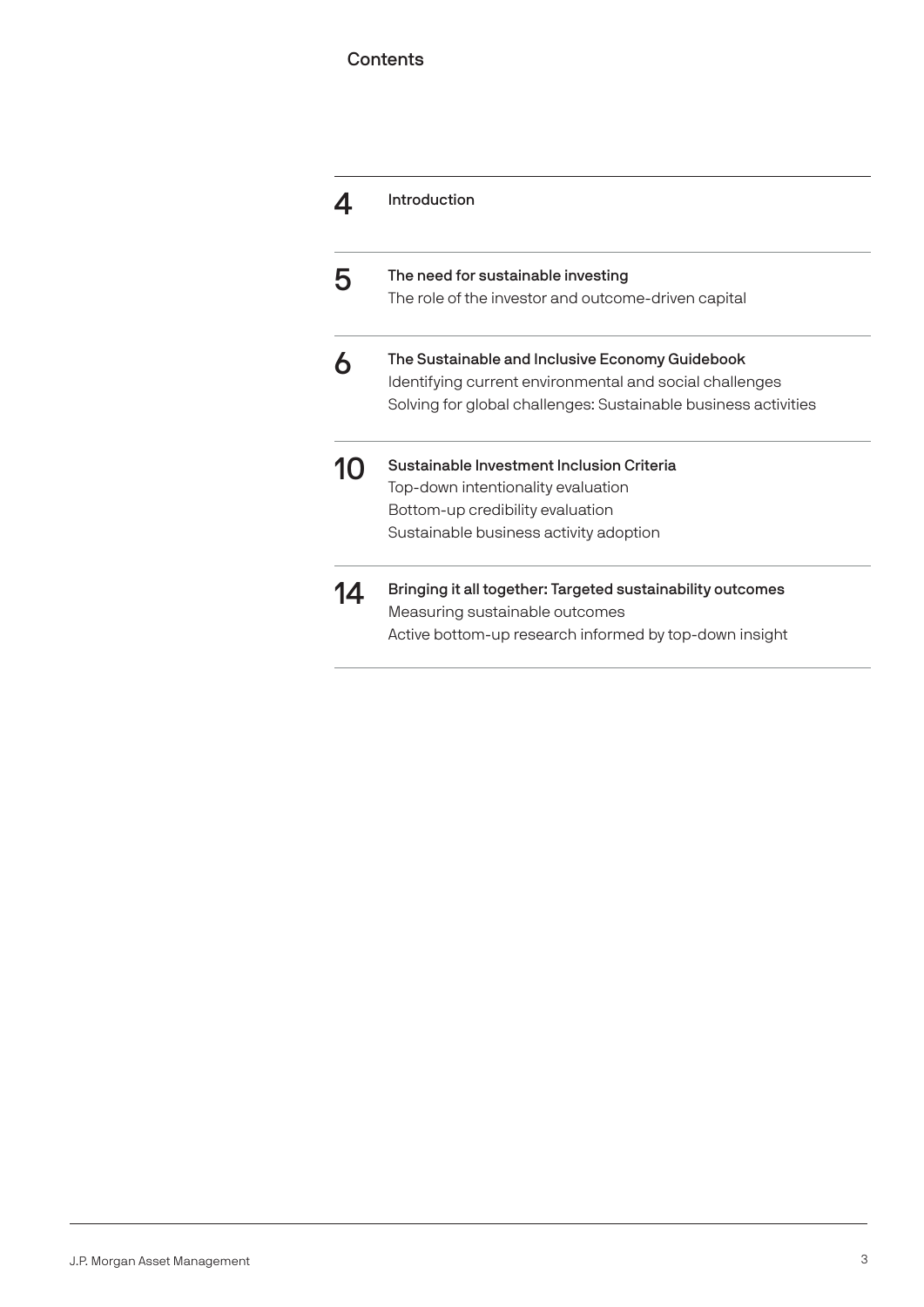# Introduction

Addressing the world's most pressing environmental and social challenges requires bold action if the worst systemic threats are to be avoided. Collective and coordinated action is needed by government entities, private institutions and individuals across the globe.

While the task ahead appears daunting, we do have more solutions than ever before at our disposal. For example, long-term secular shifts – such as technology advancements, greater electrification and consumer preference for healthy foods – continue to disrupt every industry around the world, providing tailwinds that position the companies that are leading the adoption of sustainable business activities for tremendous growth.

For investors, there has never been a more exciting time to invest in financially attractive opportunities that are driving the transition to a sustainable and inclusive economy. However, effective stock selection is critical to achieve targeted environmental and social outcomes, while also maximizing investment returns.

In this paper, we look in detail at the process that guides investment decisions across our outcome-driven investment solutions. We first describe why sustainable investing<sup>1</sup> is so important, and show how investors can influence positive change through the efficient deployment of outcome-driven capital.

We then provide a detailed overview of the Sustainable and Inclusive Economy Investment Framework that J.P. Morgan Asset Management's<sup>2</sup> Sustainable Investing team has created to facilitate the intentional deployment of outcome-driven capital at scale (Exhibit 1).

### Exhibit 1: J.P. Morgan Asset Management Sustainable and Inclusive Economy Investment Framework



<sup>1</sup> J.P. Morgan Asset Management takes a global approach to sustainable investing, and the solutions offered through our sustainable investing platform meet our internally defined criteria for a sustainable investment. The evolving nature of sustainable finance regulations and the development of jurisdiction-specific legislation setting out the regulatory criteria for a "sustainable investment" or "ESG" investment mean that there is likely to be a degree of divergence as to the regulatory meaning of such terms. This is already the case in the European Union where, for example, under the Sustainable Finance Disclosure Regulation (EU) (2019/2088) certain criteria must be satisfied in order for a product to be classified as a "sustainable investment." Any references to "sustainable investing," "SI" or "ESG" in this document are intended as references to our internally defined criteria only and not to any jurisdiction-specific regulatory definition.

 $2$  J.P. Morgan Asset Management is the marketing name for the investment management businesses of JPMorgan Chase & Co. and its affiliates worldwide.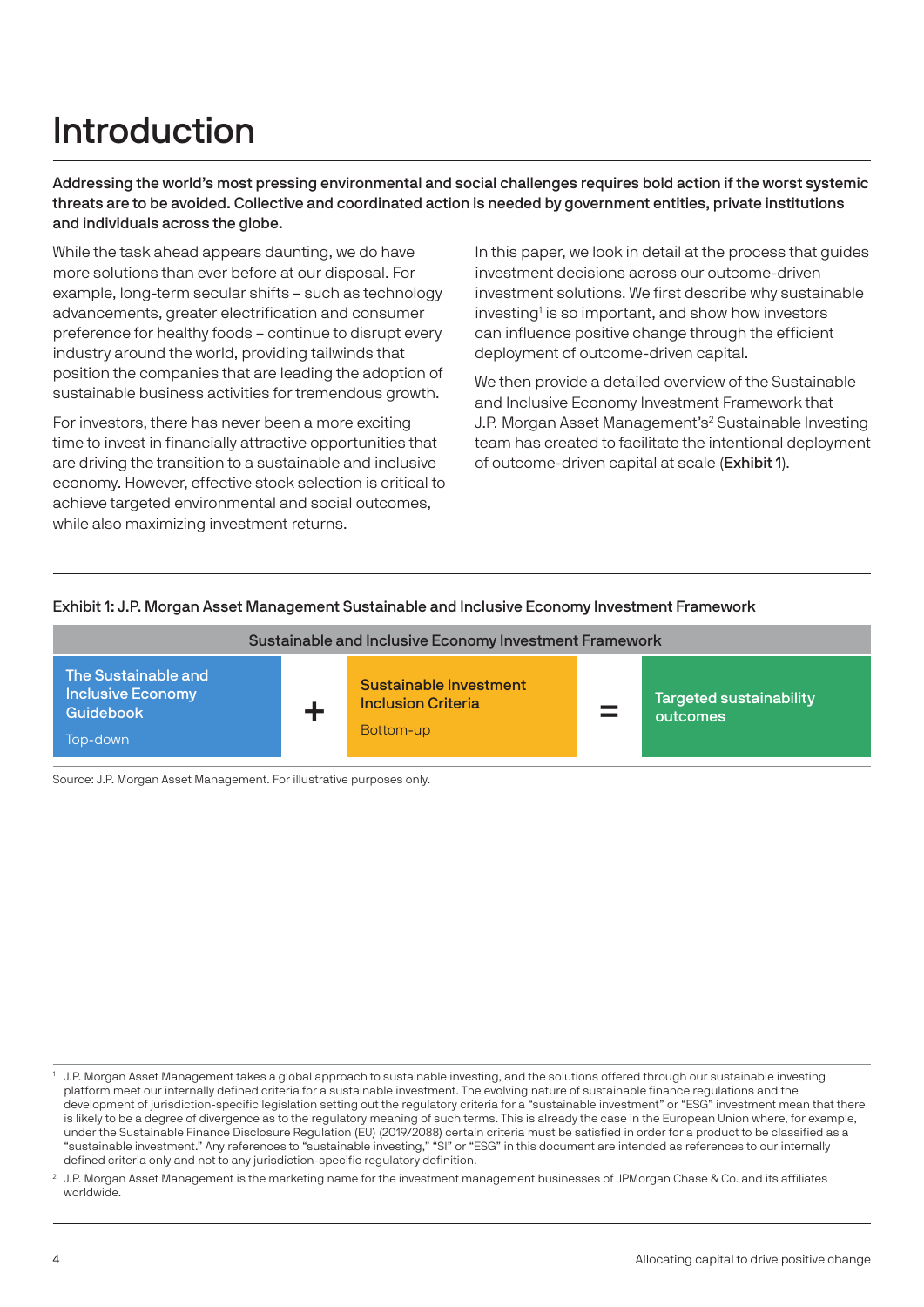# The need for sustainable investing

Sustainable investing has grown over the last decade to the point where sustainable assets now account for over one-third of all investment strategies globally.<sup>3</sup>

The sustainable investing phenomenon comes against the backdrop of massive economic change. From the way in which people communicate with each other, to the way in which we create the products that support and improve our lives, several long-term secular trends are transforming the way in which the global economy works.

Some of these changes are positive shifts that are revolutionizing the very way we are able to think about the world – for example, medical enhancements that are extending and increasing the quality of life for once fatal prognoses, or digital connectivity that is allowing colleagues across Hong Kong, London and San Francisco to collaborate and innovate with the click of a mouse.

However, not all change is positive. The proliferation of cheaply produced plastic goods, as one example, has created unprecedented quantities of waste that is polluting our natural environment and slowly seeping into the food we eat. As the global economy continues to grow and develop, strategies must be put in place to ensure that the natural environment is protected, while also improving access to health care and education, reducing inequality and tackling climate change.

In 2015, the United Nations' Sustainable Development Goals (SDGs) provided a much-needed blueprint for countries around the world to end poverty, protect the planet and ensure that all peoples enjoy peace and prosperity. The rise of sustainable investing has coincided with the increasing adoption of the SDGs, which today serve as a call to action for the global investment community.

The aim is clear: to create a more inclusive and sustainable global economy that is prosperous for all.

### The role of the investor and outcome-driven capital

As investors, we seek to efficiently deploy capital toward the most compelling investment opportunities, with the financial markets being the tool by which we drive forward the direction of the economy. Capital is funneled toward attractive long-term opportunities while risks need to be appropriately mitigated.

Outcome-driven investment strategies that target specific environmental, social and governance (ESG) issues tap into the growth of those companies that are helping to facilitate a more sustainable future, while also helping to mitigate the systemic risks posed by the environmental and social challenges we face. Outcomedriven investing therefore creates the opportunity for investors to gain exposure to attractive financial returns over the long term, while also addressing fundamental sustainability-related considerations that affect us all.

In short, the deployment of capital toward sustainability outcomes has the potential to allow investors to do well while also doing good.

<sup>&</sup>lt;sup>3</sup> Global Sustainable Investment Alliance, 2020 Global Sustainable Investment Review ("Review"), which defines sustainable investment as "an investment approach that considers environmental, social, and governance (ESG) factors in portfolio selection and management." The Review uses an "inclusive definition" of sustainable investing, which includes ESG integration, corporate engagement and shareholder action, norms-based screening, negative/exclusionary screening, best-in-class/positive screening, sustainability themed/thematic investing, impact investing and community investing.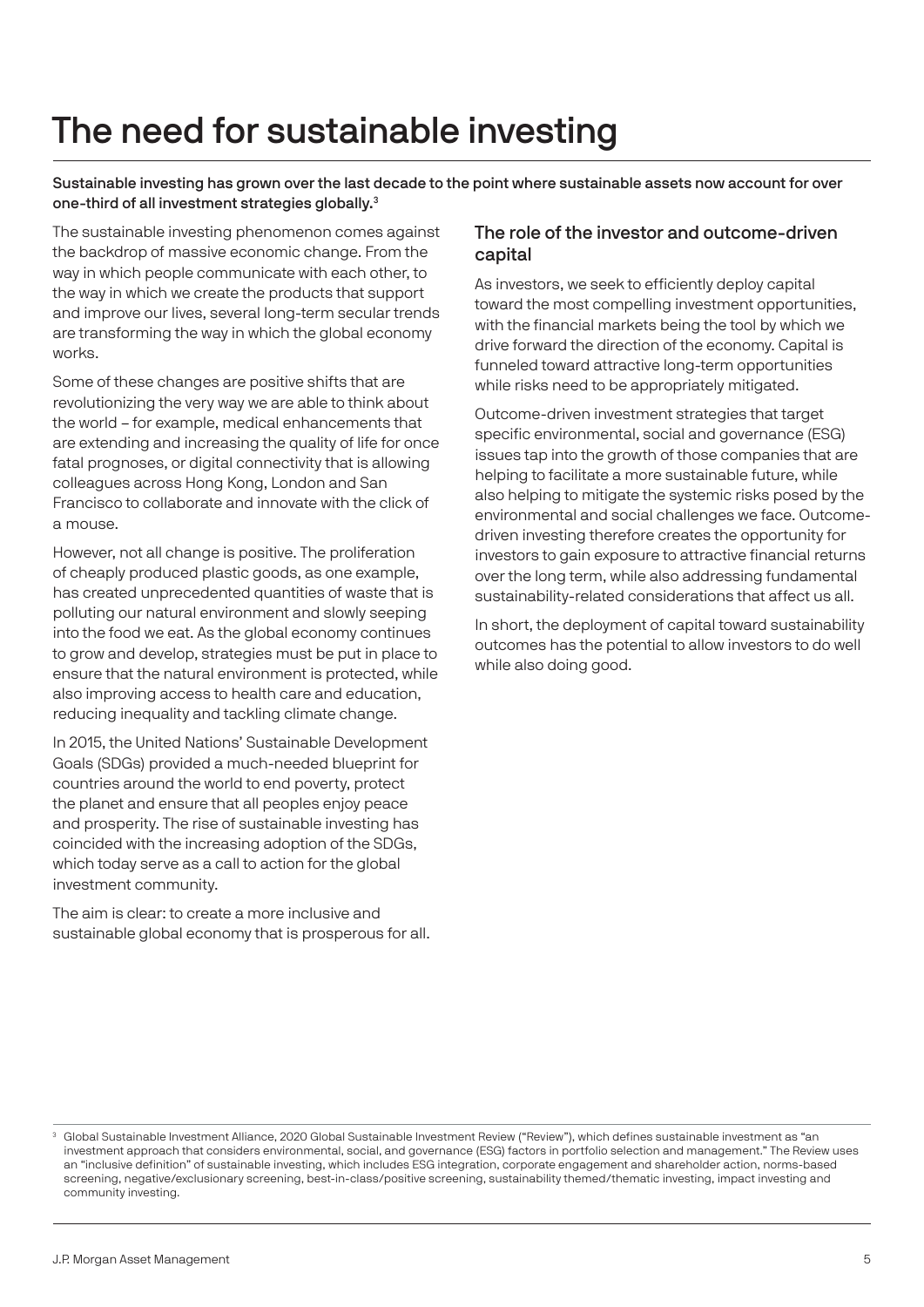# The Sustainable and Inclusive Economy Guidebook

The first stage of our Sustainable and Inclusive Economy Investment Framework is to identify sustainability challenges and the business activities we believe will drive the transition to a more sustainable future. To do this, we've designed our centralized and top-down Sustainable and Inclusive Economy (SIE) Guidebook.

### Identifying current environmental and social challenges

The SIE Guidebook aims to identify the key risks and challenges to the creation of a global economy that supports equal opportunities and sustainable ecosystems. The SIE Guidebook also analyzes the positive effects – and unintended consequences – of each of these challenges, and scrutinizes their secondand third-order implications.

We seek to identify and evaluate key global environmental challenges by consulting research across a diverse range of leading sources, including the United Nations, the World Health Organization and the World Economic Forum, among others.

As one example, tracking global risks identified by the World Economic Forum<sup>4</sup> over the past decade has allowed us to target the main categories of risks that threaten the way the world operates today: environmental, societal, geopolitical, economic and technological (see Exhibit 2).

Evaluating the evolution of global risks by perceived likelihood and perceived impact over the past decade depicts a clear and present trend of key risks increasing in terms of both likelihood and impact.



### Exhibit 2: Evolution of World Economic Forum global risk categories from 2014 to 2020

Source: World Economic Forum, "The Global Risks Report 2021" (16th Edition), J.P. Morgan Asset Management.

<sup>4</sup> The World Economic Forum (WEF) annual Global Risk Report sources original risk data from its Global Risks Perception Survey. Survey responses are collected annually from the WEF's multistakeholder communities, professional networks of its advisory boards and members of the Institute of Risk Management. The responses of these results are aggregated to show the degree to which key issues are perceived to pose global risks in terms of likelihood of occurring, and global risks in terms of perceived potential impact if they are realized. This chart shows data sampled from 2014 and 2020, depicting data from both time periods to show how trends have evolved during those two time periods.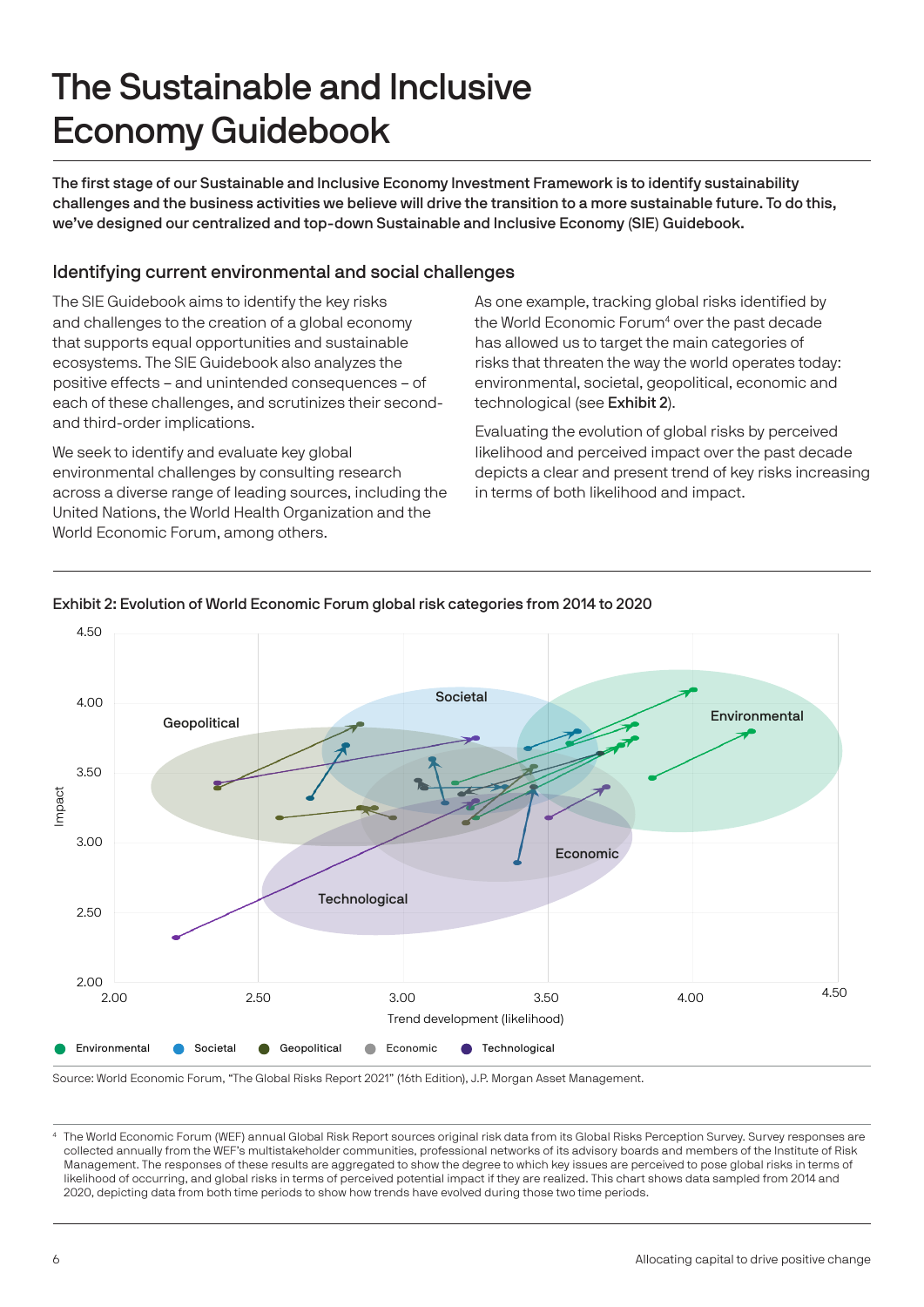# The Sustainable and Inclusive Economy Guidebook continued

By combining the goal for a global economy that supports equal opportunities and sustainable ecosystems with the insights gained from our in-depth industry analysis, our SIE Guidebook identifies the seven environmental and social challenges that we consider most critical for achieving the sustainability outcomes we seek: preserving biodiversity; managing climate risk; constructing resilient transportation/ infrastructure; ensuring responsible production and consumption; building inclusive digital infrastructure; enhancing health and well-being; and fostering social advancement (see Exhibit 3).

Meeting each of these environmental and social challenges can help further a global economy that supports equal opportunities and sustainable ecosystems. However, left unchecked, these seven global challenges could potentially have a devastating impact on our society and deplete the natural resources that sustain life on this planet.

The SIE Guidebook is built on the belief that addressing these global challenges is critical to creating a world in which all stakeholders can survive and thrive. It has been designed to help transform these global challenges into avenues for durable and effective innovation, so that we can efficiently allocate capital to finance the construction of a more resilient world.

### Solving for global challenges: Sustainable business activities

Over the last two centuries, our economic system has evolved to identify the most efficient means of distributing resources, goods, services and information across multiple channels. Although complex, these economic structures – both current and under development – facilitate the business activities on which we can build a more sustainable future.

To help allocate capital efficiently and meet targeted sustainability goals, we identify existing business activities that address each of the seven global challenges. These sustainable business activities form the building blocks for each of the pillars of our SIE Guidebook. They are in turn aligned with specific SDGs and must be assessed using targeted sustainability metrics (see Exhibit 4).

For example, investments in resources, goods and services that are conducive to reforestation can help in preserving biodiversity. Investments that protect natural capital help allow flora and fauna to flourish, which addresses a range of other related issues, such as pollution and air quality, or large scale industrial agriculture. Investments in suppliers of sustainably sourced materials and sustainable product designers can help ensure responsible production and consumption across the value chain.

In short, the SIE Guidebook seeks to help us allocate capital efficiently by looking across the economic landscape for sustainable business activities that support targeted sustainability goals – while also highlighting sustainable innovations that are being developed.

### Exhibit 3: Defining the seven global challenges and the sustainability outcomes we seek

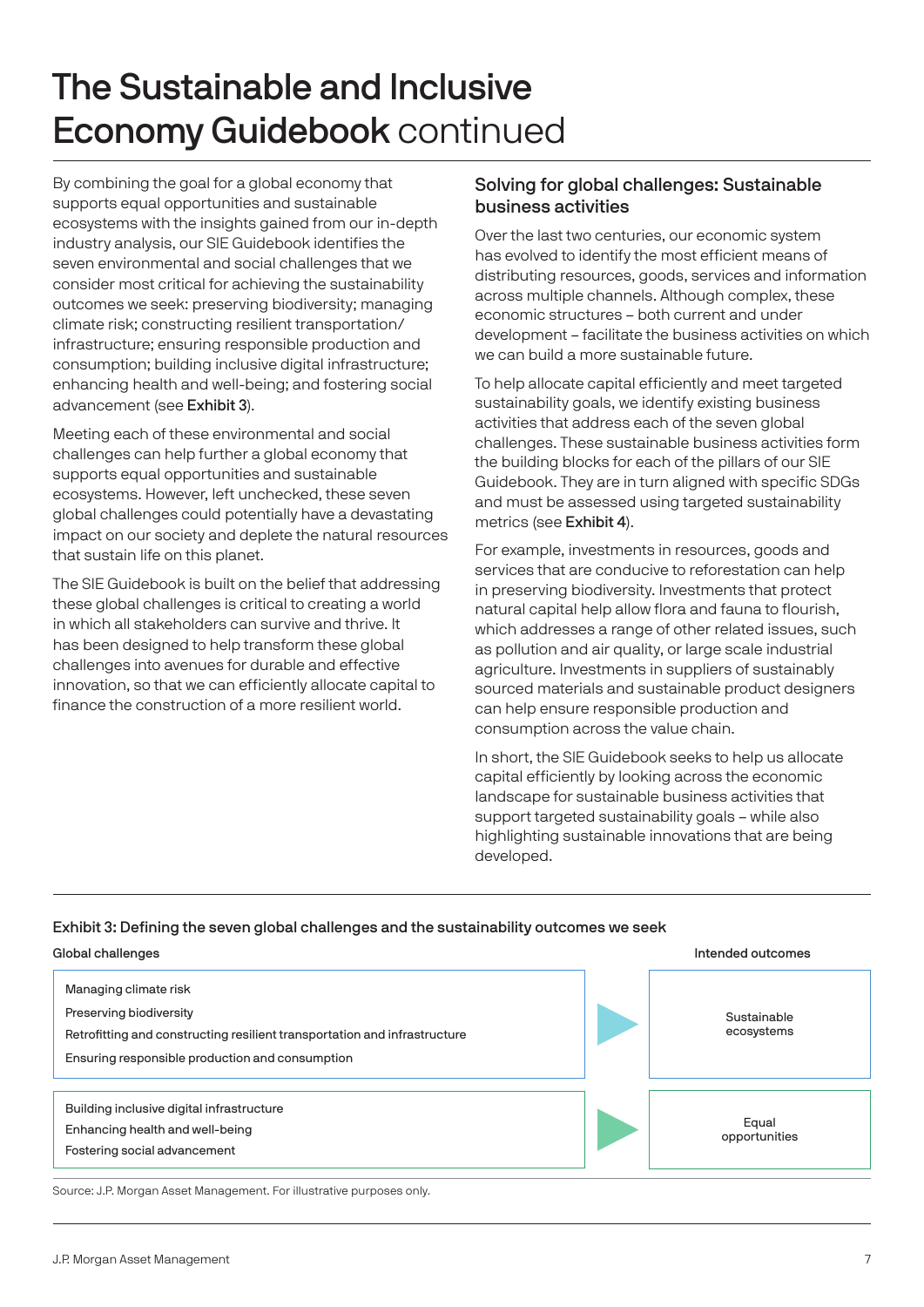# The Sustainable and Inclusive Economy Guidebook continued

### Exhibit 4: The building blocks of a sustainable and inclusive economy

| Global<br>challenges                                                               | Sustainable business activities that help to address<br>these challenges                                                                                                                                                                                                             |                                                                                                                                     | putcomes<br>Intended   | <b>UN SDG alignment</b>                                        |                                       |
|------------------------------------------------------------------------------------|--------------------------------------------------------------------------------------------------------------------------------------------------------------------------------------------------------------------------------------------------------------------------------------|-------------------------------------------------------------------------------------------------------------------------------------|------------------------|----------------------------------------------------------------|---------------------------------------|
| Preserving<br>biodiversity                                                         | Material sourcing focusing on<br>ecological risk, water and waste<br>management<br>Land, marine and biodiversity<br>management<br>Protection and restoration<br>Pollution and air quality<br>Reforestation/deforestation<br>Environmentally sustainable<br>agriculture               | Environmentally sustainable<br>animal husbandry<br>Climate-resistant agriculture<br>Sustainable food                                |                        | 13 GLIMATE                                                     | <b>14 LIFE BELOW</b><br><b>15 UFE</b> |
| Managing<br>climate risk                                                           | Information support systems<br>Conversion equipment<br>Climate research and development<br>Low-carbon technology<br>Negative emission technologies<br>Storage                                                                                                                        | Climate change adaptation<br>Energy transition<br>management<br>Renewable energy use                                                |                        | <b>11 SUSTAINABLE CITIES</b>                                   | 13 GUMATE                             |
| Retrofitting and<br>constructing<br>resilient<br>transportation/<br>infrastructure | Sustainable transportation<br>(electric vehicles, sustainable<br>trains/airplanes, etc.)<br>Autonomous vehicle companies<br>Infrastructure for new<br>transportations<br>Low-carbon economy<br>infrastructure<br>Energy efficiency<br>Mass transit initiatives<br>Railway transition | Waterway transportation<br>Passenger car alternatives<br>Electric and hybrid vehicles<br>Infrastructure for clean<br>transportation | Sustainable ecosystems | AFFORDABLE AN<br>CLEAN ENERGY<br><b>9 INDUSTRY, INNOVATION</b> | 13 GLIMATE                            |
| Ensuring<br>responsible<br>production and<br>consumption                           | Production of goods that ensure<br>transition to a circular economy<br>End-of-life management in product<br>design<br>Recycling and reuse<br>Sustainable supply chains<br>Sustainable material sourcing<br>Preservation of natural resources                                         | Cradle-to-cradle design<br>Second life retailing                                                                                    |                        |                                                                |                                       |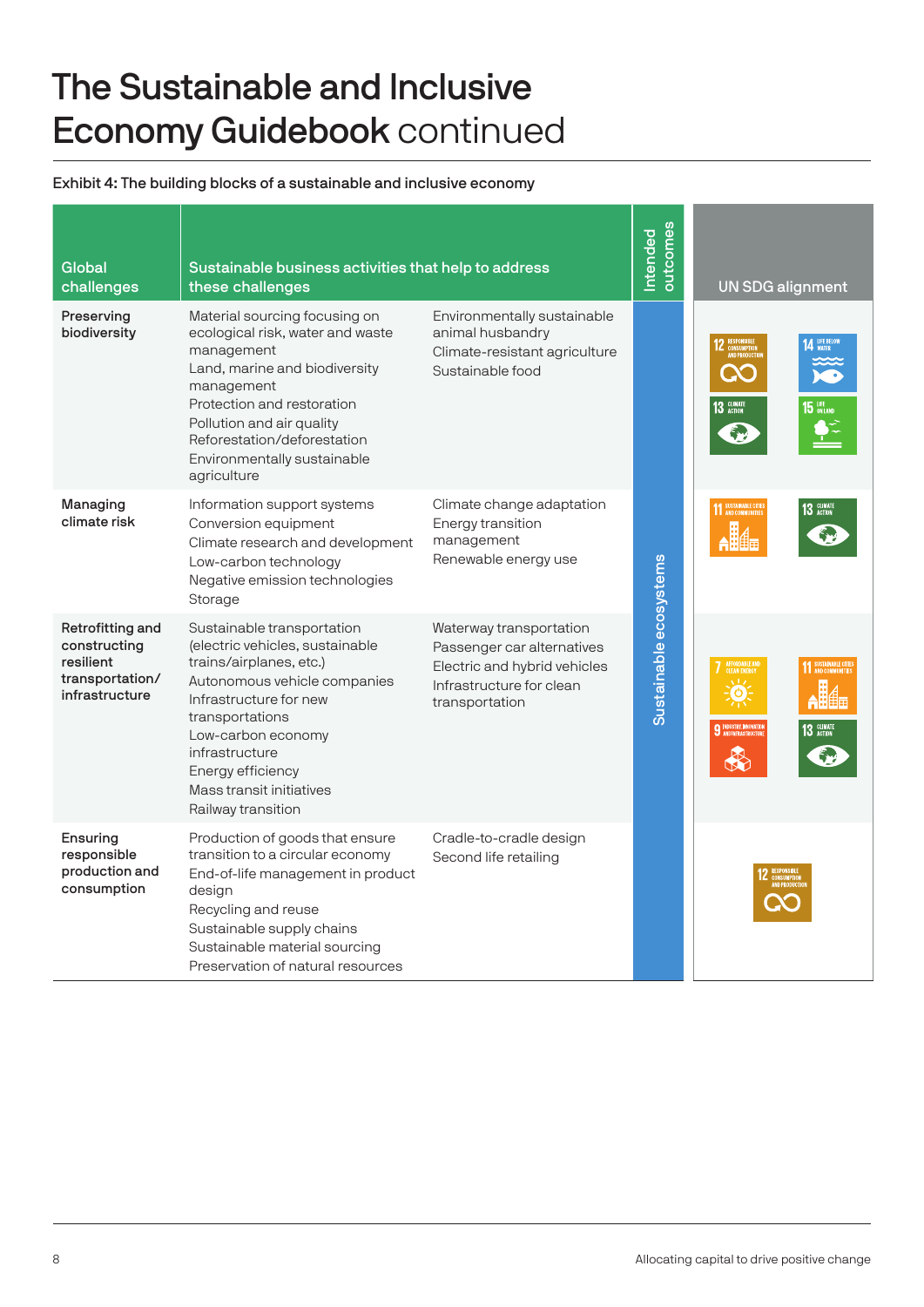# The Sustainable and Inclusive Economy Guidebook continued

| Global<br>challenges                                          | Sustainable business activities that help to address<br>these challenges                                                                                                                                                                                                  |                                                                                                                                            |                     | <b>UN SDG alignment</b>                                                                                                |
|---------------------------------------------------------------|---------------------------------------------------------------------------------------------------------------------------------------------------------------------------------------------------------------------------------------------------------------------------|--------------------------------------------------------------------------------------------------------------------------------------------|---------------------|------------------------------------------------------------------------------------------------------------------------|
| <b>Building</b><br>inclusive<br>and digital<br>infrastructure | Cyber security research and<br>development<br>Data protection program research<br>and development<br>Physical and cloud-based data<br>management enhancement<br>Data privacy enhancement                                                                                  | Network resilience and data<br>backup assurance<br>Enhancing access to digital<br>infrastructure                                           |                     | <b>9</b> INDUSTRY, INNOVATION<br><b>C</b> PEACE JUSTICE AN                                                             |
| Enhancing<br>health and well-<br>being                        | Toxic material removal<br>Clean water provision and water<br>sanitation services<br>Infrastructure for clean water and<br>water loss prevention<br>Nutritious meal provision<br>Protein-rich diet food development<br>Nutrient supplement research and<br>development     | Food delivery systems for<br>food security assurance<br>Preventative medicine<br>services<br>Hygiene enhancing solutions                   | Equal opportunities | 2 ZERO<br>3 GOOD HEALTH<br>32                                                                                          |
| Fostering social<br>advancement                               | Promoting equal employment<br>opportunities<br>Promoting equal educational<br>opportunities<br>Promoting equal leadership<br>opportunities<br>Promoting equal financing<br>opportunities: small and medium<br>enterprise financing<br>Microfinance program<br>development | <b>Educational financing</b><br>services for affordable<br>education<br>Housing affordability<br>programs<br>Protection of workers' rights |                     | $110$ POVERTY<br>QUALITY<br>Educatio<br><b>TYPR:I</b><br>5 GENDER<br><b>8</b> DECENT WORK AN<br>Θ<br><b>10 REDUCED</b> |

Source: For illustrative purposes only. The sustainable business activities detailed here are intended as references only and may not align with any jurisdiction-specific regulatory definition. This framework may change over time.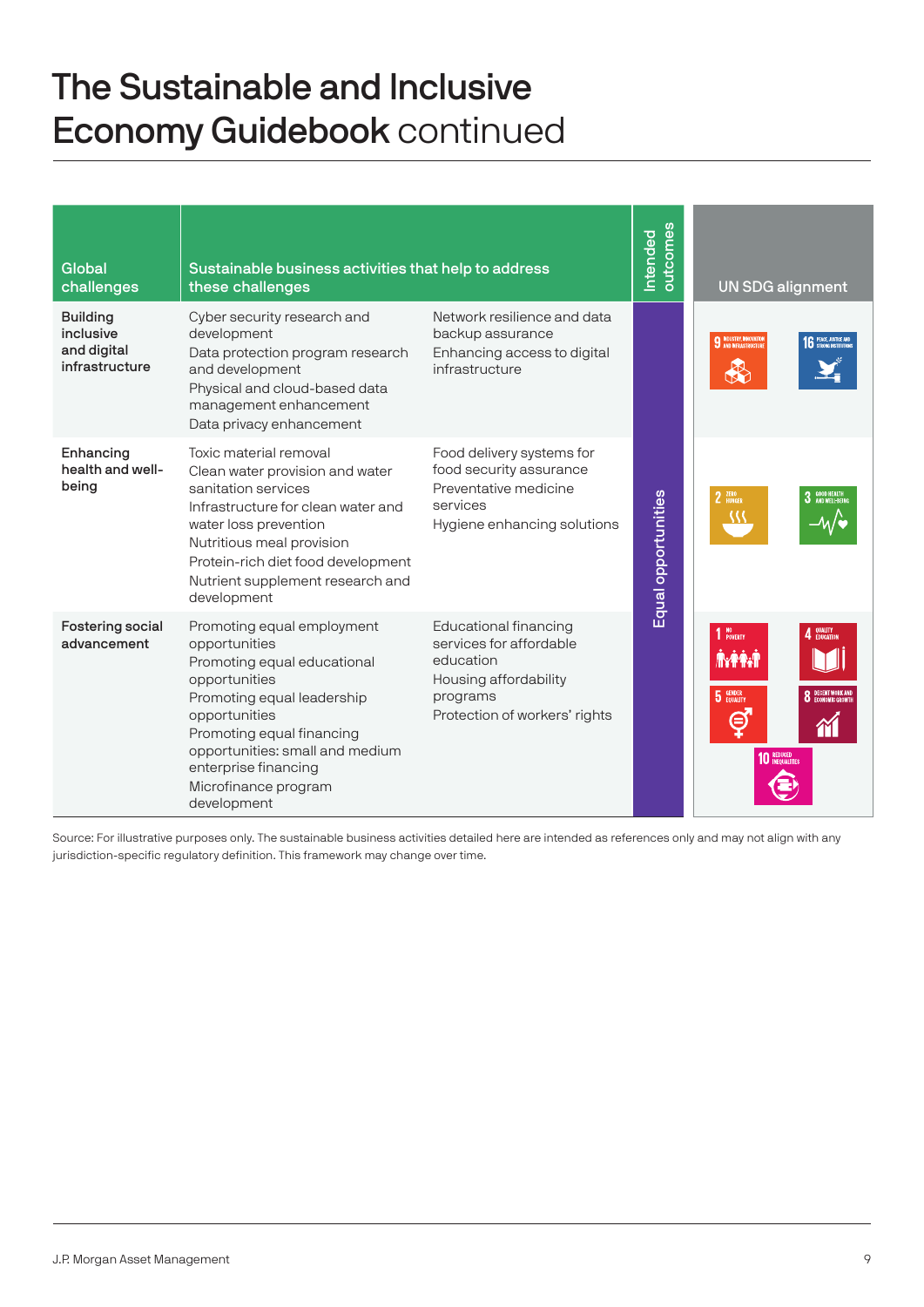# Sustainable Investment Inclusion Criteria

The SIE Guidebook is a centralized resource for all outcome-driven investment solutions globally and across asset classes. The SIE Guidebook itself, however, is product and security agnostic. In order to identify individual investment opportunities, we apply our Sustainable Investment Inclusion Criteria. This process allows us to screen the investable universe of equity securities, debt securities, private company prospective deals, loan prospects and real assets in a systematic manner to ensure capital is efficiently deployed to sustainable activities aligned to the SIE Guidebook.

To help determine that investment opportunities under review have the potential to make a significant contribution to a given product's targeted sustainability outcome(s), to drive attractive financial returns, our Sustainable Investment Inclusion Criteria process is comprised of two central evaluations: a top-down analysis of intentionality at the product level and a comprehensive bottom-up credibility evaluation of an individual security's product and service sustainability. Applying this process helps evaluate whether an individual company's contribution to product-specific sustainability outcomes can be measured and reported, providing transparency and accountability (Exhibit 5).

### Top-down intentionality evaluation

The intentionality element demands our outcomedriven investment solutions specify the sustainability outcomes they aim to contribute to at the onset of the investment process. Working backwards, as we analyze potential investment opportunities, we want to be able to understand how closely a given company's business practices align with the challenges and solutions outlined in the SIE Guidebook, and ultimately the extent to which an individual investment may help us achieve the goal of a global economy that supports equal opportunities and sustainable ecosystems.

For example, when evaluating vehicle manufacturers, we look at the extent to which they are transitioning to the production of electric vehicles, with the understanding that the production of electric vehicles (the sustainable activity) is critical for reducing greenhouse gas emissions in the transportation sector. Ultimately, this activity helps to manage climate risk (one of our seven global challenges) by mitigating climate change, and it also contributes to more sustainable ecosystems (one of our two targeted outcomes).

Similarly, when it comes to forestry, investing in sustainable forestry practices (the sustainable activity) enhances the carbon sequestration capabilities of forests, reducing climate risk (again addressing the climate risk management challenge) and promoting more resilient or sustainable ecosystems (the targeted outcome).

### Exhibit 5: Top-down intentionality and bottom-up analysis help drive sustainability outcomes

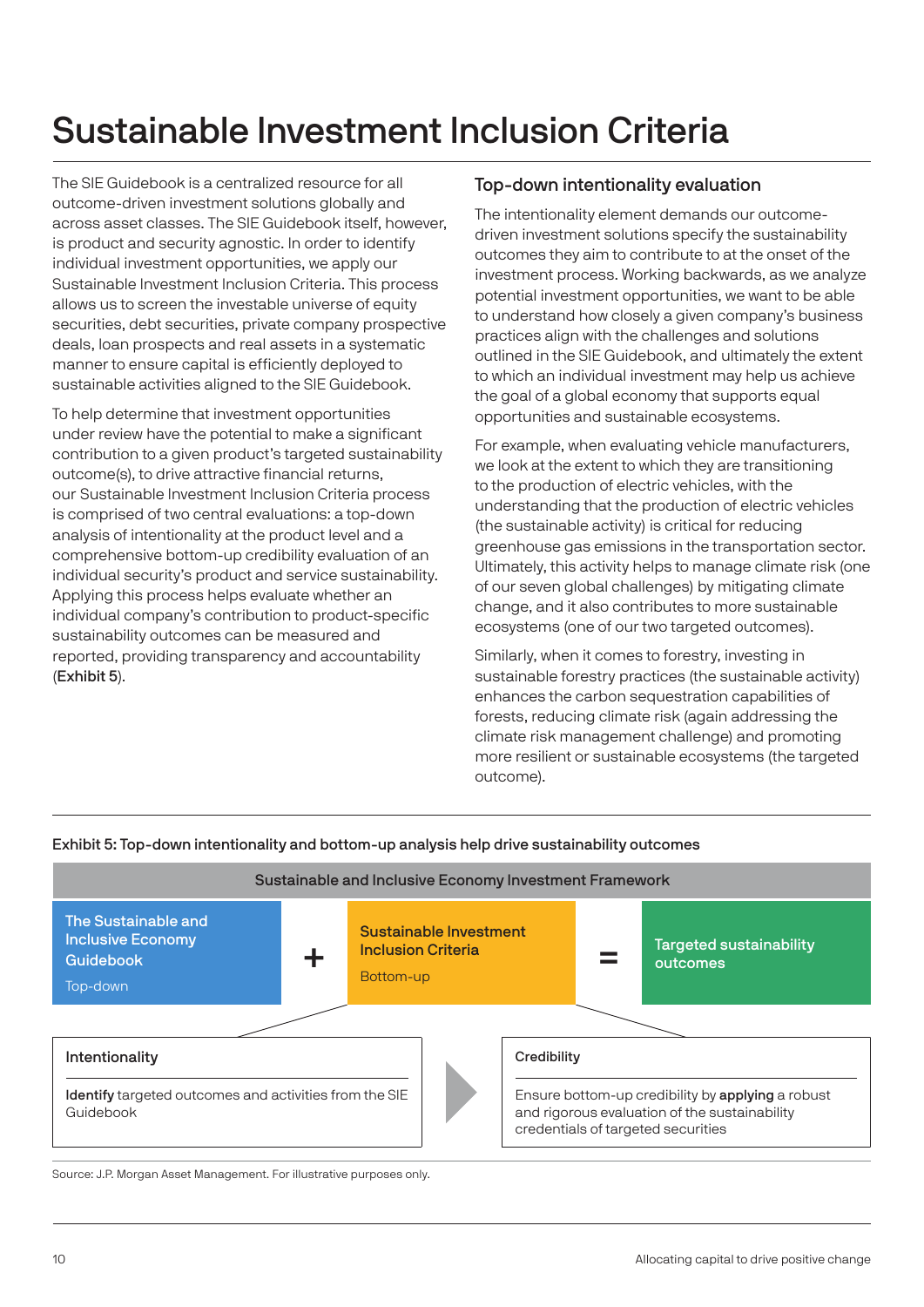# Sustainable Investment Inclusion Criteria continued

In health care, investing in innovative surgical equipment manufacturers (the sustainable activity) could help improve treatment experiences and reduce complications (the challenge), leading to an enhanced quality of life for patients and ultimately accelerating us toward a world of increased social equity for those struggling with health conditions (the targeted outcome).

### Bottom-up credibility evaluation

Once we've identified the sustainability goal(s) and targeted sustainable business activities for a given product, we seek to gain a forensic understanding of the degree to which an individual investment's products and/or services contribute to a targeted sustainability outcome – with a focus on "why this company" in particular over its peers and competitors (see Exhibit 6).

### Exhibit 6: Multi-dimensional asset level analysis

| What          | What products and services are<br>provided, and why are they sustainable?                                                            |
|---------------|--------------------------------------------------------------------------------------------------------------------------------------|
| <b>Who</b>    | Who is benefiting from these products<br>and services?                                                                               |
| Reach/scope   | At what scale are these products and<br>services delivered? How many products<br>are delivered, and how extensively?                 |
| Additionality | Would this outcome have happened<br>without these products or services?                                                              |
| Risks         | Are there other business activities<br>in other areas that would negate the<br>positive environmental or social benefits<br>created? |
|               |                                                                                                                                      |
| Outcomes      | What is the resulting environmental or<br>social outcome?                                                                            |

Source: J.P. Morgan Asset Management. For illustrative purposes only.

Our analysis leverages industry-leading frameworks, such as the Impact Management Project, the International Finance Corporation's Operating Principles for Impact Management and the Global Impact Investing Network's Iris+ metrics, among others. The aim is to provide a holistic understanding of a company's products and services.

We focus on the following factors: what products and services are provided, and why are they sustainable business activities; how are the company's products and services being produced in terms of managing the ESG risks they are exposed to and the negative externalities associated with these activities; who is impacted by the company's products; the reach/scope of the products offered and the benefits realized; and the extent to which any resulting environmental and/or social benefits are unique to that product offering, i.e. additionality.

This evaluation adds nuance to the top-down lens of the intentionality evaluation. We believe it is not enough to invest in a vehicle manufacturer that happens to offer a portion of its fleet as electric vehicles. The framework we have created dives deeper into publicly available data to understand how committed the vehicle manufacturer is to the low-carbon transition. When will the majority of its fleet be electric vehicles? Is it using any innovative sourcing materials that better manage natural resource use? To what extent are the carbon emissions of the entire fleet evolving?

As another example, a waste collection business should be evaluated not just by the extent of its recycling activities, but by the number of people impacted by its sanitation services. An operation in a well-established, suburban neighborhood of a developed country will have a very different impact than that of an operation in a developing country struggling with basic sanitation services. These questions, among many others, are the types of sustainability indicators that help us increase the potential for sustainability outcomes.

By focusing on identifying sustainability indicators and the sustainability outcomes we seek, our analysis allows for the comparison of companies across industries that otherwise might be difficult to review, where comparison points can otherwise be unintuitive, and forensic analysis can be subjective at best. For example, a plant-based meat-alternative manufacturer can be compared against a precision agriculture manufacturer by measuring the avoided emissions resulting from the reduction in fertilizer use and the increase in soil nutrient uptake.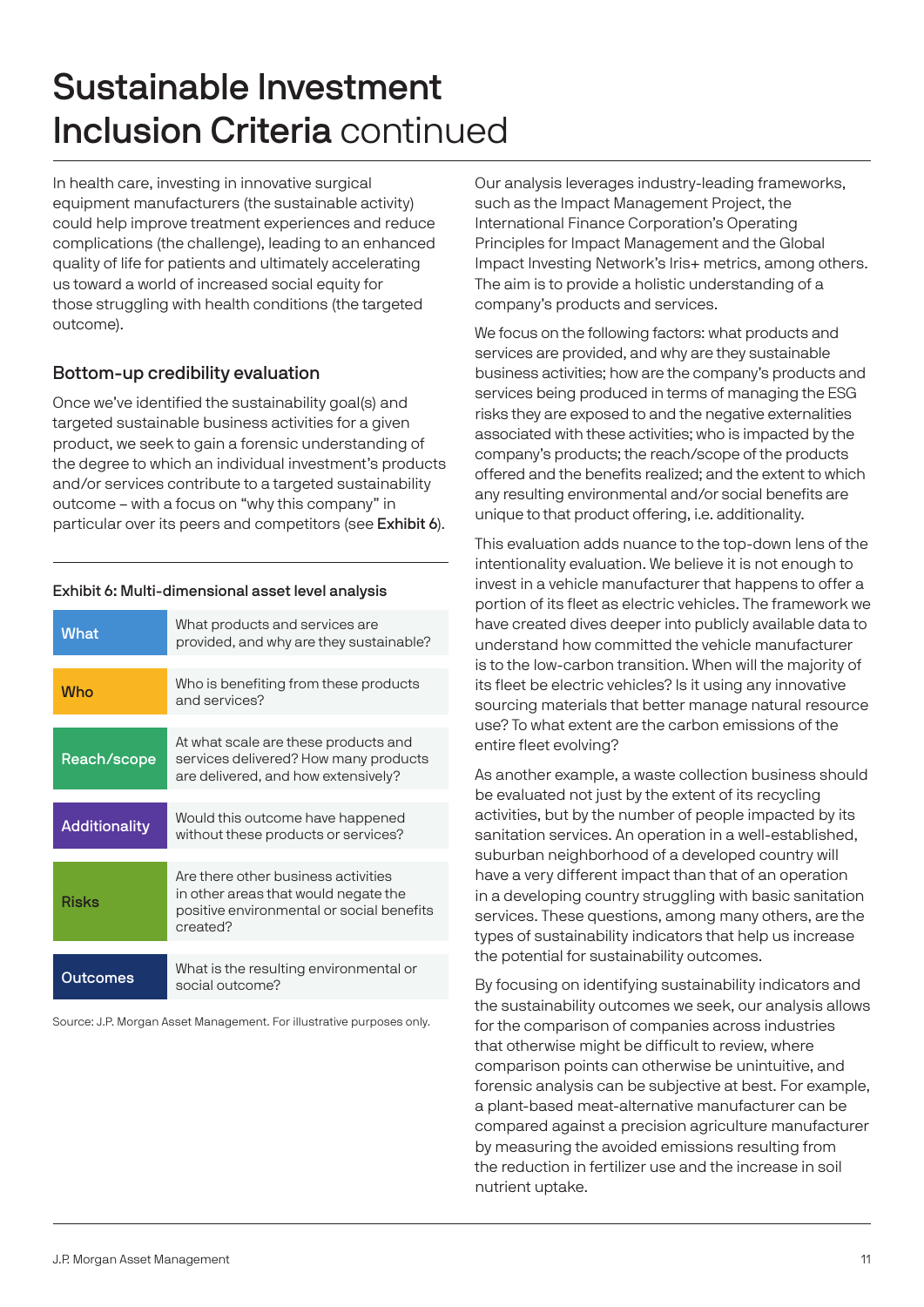# Sustainable Investment Inclusion Criteria continued

### Sustainable business activity adoption

Inputs from many different types of companies are needed in order to help drive the transition toward a sustainable and inclusive economy.

To narrow down the opportunity set, our Sustainable Investment Inclusion Criteria framework is geared toward three types of companies that we believe can have a particularly large impact on sustainability outcomes: "pure plays," "facilitators" and "improvers." "Pure plays" and "improvers" can be thought of as opposites on a spectrum of sustainable business activity adoption – and often have opposing degrees of market penetration (Exhibit 7). The way in which our economic system has been set up has created a distinct societal need for complex, sophisticated businesses that serve human interests of all sorts. However, the notion of placing improvers and pure plays at opposite ends of a spectrum is predicated on the fact that every industry and every company faces the commercial requirement to adapt to changing market dynamics.



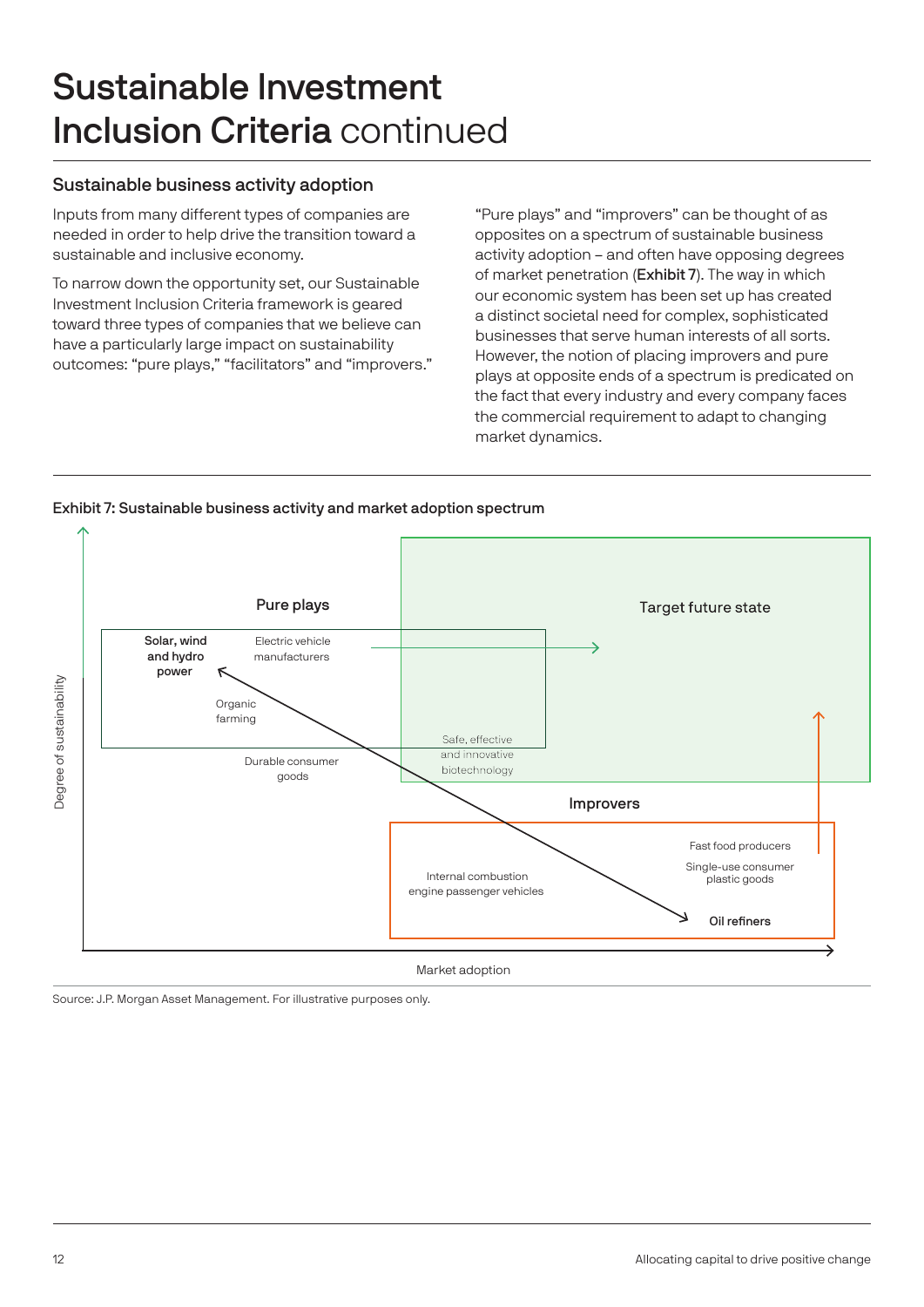# Sustainable Investment Inclusion Criteria continued

Pure plays have a high degree of sustainability and rank well in the top-down intentionality evaluation. These companies have direct links to the seven global challenges identified by our SIE Guidebook, and we can invest in them now, given their alignment to positive change. However, the availability of companies identified as investable pure plays is still relatively limited, which can be challenging for portfolio design.

At the other end of the spectrum, improvers – such as fossil fuel companies, single-use plastic manufacturers and fast food producers – are embedded into the fabric of society; however, they often lag behind in terms of current sustainable business activity adoption. It is important to note that many companies in the improver category are critical for the transition to a more sustainable future and should not be faulted for their existing business practices where an improvement opportunity or focus has been identified.

Improvers are still accountable to directors looking to make strategic decisions, management responding to shifting consumer preferences and industry trends and shareholders increasingly demanding change. As such, when the intentionality evaluation holds, we seek targeted investments in these companies to be able to help drive accountability and to move us toward a more sustainable future. In effect, outcomedriven capital plays a key part in accelerating change. Improvers have the potential to become the sustainable businesses of tomorrow.

Achieving the transition to a sustainable and inclusive economy requires the broad adoption of both pure plays and improvers. We believe companies poised for long-term success must have the resilience and ability to adapt to changing market structures, allowing them to either forge ahead as a "sustainable pure play" or retrofit existing activities for more sustainable practices increasingly favored by the market.

The third category of company that our framework focuses on is "facilitators." Companies and business activities do not exist in a vacuum. In fact, with an increasingly interconnected world, one could argue that sustainable business activities rely on inputs from several companies. For example, when assessing the adoption of solar power as a sustainable business activity, the profits made by solar power generators ultimately result from the collective efforts of panel material providers, solar panel manufacturers, retailers of solar panels, environmental consulting services firms that encourage installation and the installation companies themselves.

Our Sustainable Investment Inclusion Criteria acknowledge the contributions of the manufacturing chain and all the stakeholders involved in a particular business activity. As such, companies that serve as sustainability facilitators are credited for the role that they play in facilitating the transition to a sustainable and inclusive economy.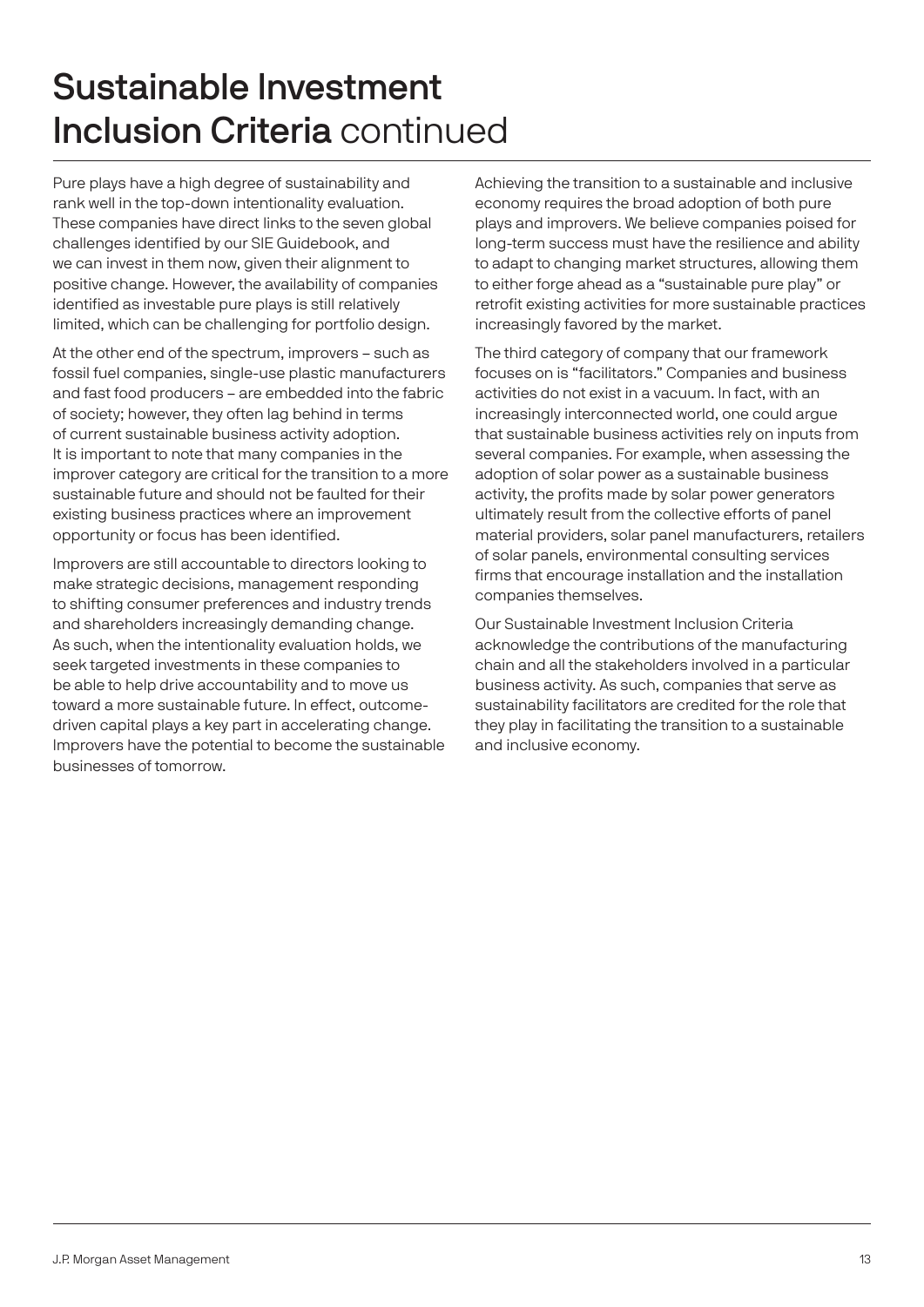# Bringing it all together: Targeted sustainability outcomes

By connecting key environmental and social challenges with the business activities that can help solve them, our SIE Guidebook and Sustainable Investment Inclusion Criteria form the Sustainable and Inclusive Economy Investment Framework through which we undertake security selection and make investments across our suite of sustainable outcome-driven products (Exhibit 8).

#### Exhibit 8: J.P. Morgan Asset Management Sustainable and Inclusive Economy Investment Framework Sustainable and Inclusive Economy Investment Framework The Sustainable and Sustainable Investment Inclusive Economy **Inclusion Criteria** Targeted sustainability + Guidebook = outcomes Bottom-up Top-down Identify sustainability Apply a robust and rigorous Report the extent to which the challenges and themes of framework to evaluate the portfolio contributes to the focus with the goal of targeting sustainability credentials of targeted solutions solution providers targeted securities  $Q \rho$ KEY CLIMATE CHANGE SOLUTIONS  $O(E-O$ Renewables & electrification Sustainable construction What Who **Companies** Companies developing clean What products and Who is benefiting developing less  $0.0000000$ services are provided, from these products energy such as wind, carbon-intense forms and why are they and services? solar or hydro across of construction, related to the explicit sustainable objective? the full production chain, and enabling including energy<br>efficiency of buildings. electrification acro the economy.  $\circ$  $\cup_{\bigcirc}$  $\sqrt{2}$  $\overline{C}$ **Sustainable** Sustainable transport food & water Reach/scope Outcomes Companies investing Companies investing What does the At what scale are these in sustainable forms in less carbon-intense products and services development and adoption of these products and services **1999** of transportation across automobiles, trains and planes. forms of agriculture, sustainable food or clean water. delivered? How many products are delivered, and how extensively? result in? What is the specific environmental or social outcome that is generated by these products and ailt. Recycling & re-use services? **Companies**  $\circ$  J developing Risks technologies to reduce waste, including equipment and materials Are there other 凸 business activities in other areas that Additionality recycling. would negate the positive environmental Would this outcome or social benefits created? If so, is the have happened without company planning to address this, and what these products or services? is the justification for remaining comfortable with the company.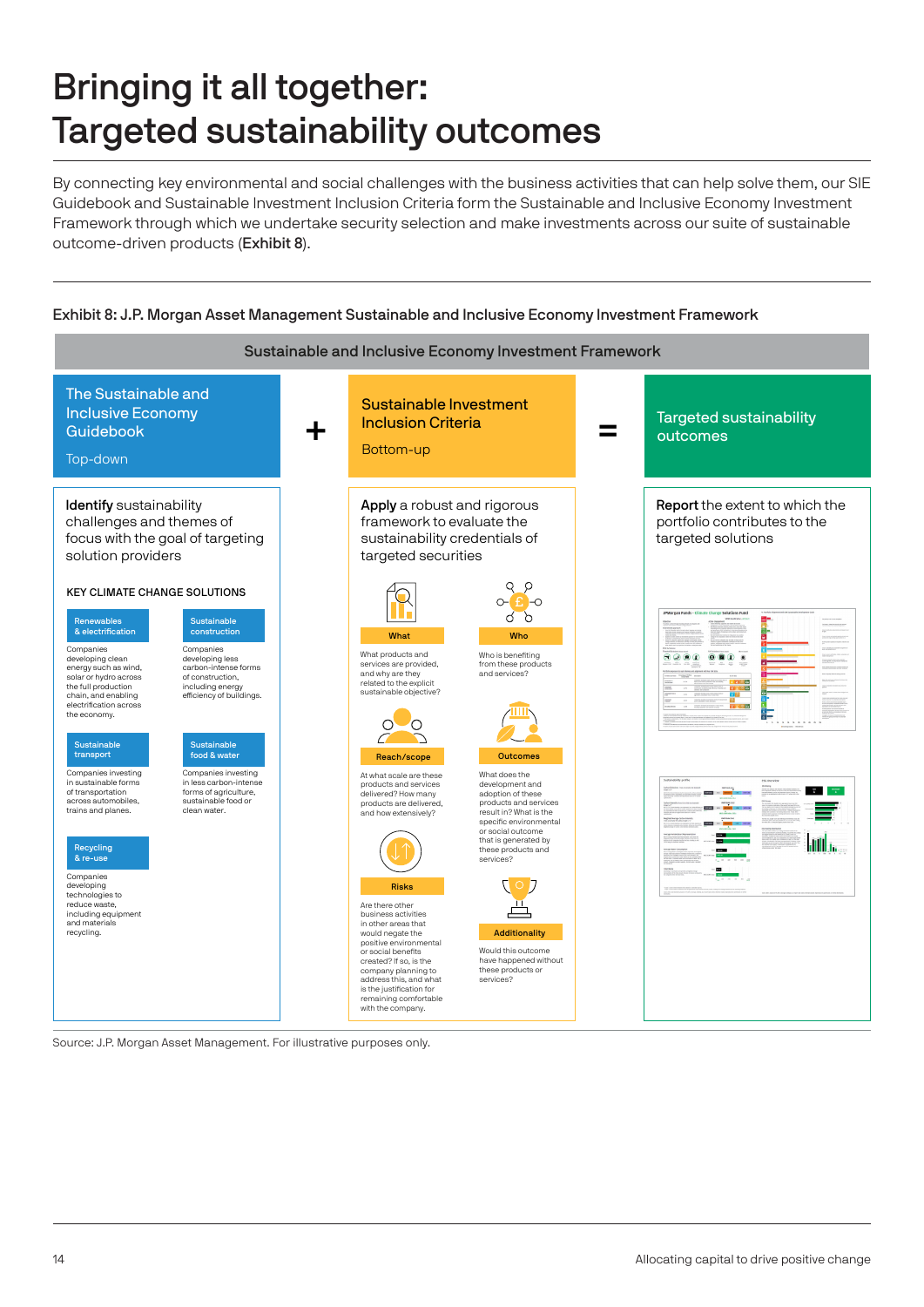# Bringing it all together: Targeted sustainability outcomes continued

### Measuring sustainable outcomes

While our Sustainable and Inclusive Economy Investment Framework helps us to allocate capital efficiently toward activities that generate positive environmental and social outcomes, the contribution of each investment to these outcomes can often be difficult to measure.

To identify relevant and appropriate sustainability indicators, we analyze internal and external data sources for individual indicators that can be used to demonstrate that a given business activity and/ or practice contributes to a targeted environmental or social outcome. This research includes leveraging internal artificial intelligence tools and machine learning algorithms that use natural language processing and revenue attribution techniques to better understand the extent to which companies are engaged in sustainable business activities.

When the information needed to qualify an individual company's contribution to a given sustainability outcome is not readily ascertainable, we may also engage the company directly to better understand its involvement – current and planned – in specific sustainable business activities. The end result of these collective efforts is a growing database of over 300 sustainability indicators linked to all seven environmental and social challenges included in our SIE Guidebook.

### Active bottom-up research informed by topdown insight

As active investors, our Sustainable and Inclusive Economy Investment Framework is founded on bottomup analysis of companies and investments in which we have the opportunity to invest. Throughout the entire framework, we maintain our top-down goal to direct our investments toward companies that are adopting sustainable business activities and are delivering solutions that facilitate the transition to a more sustainable future, in a manner that we believe is both measurable and aligned to our sustainability goals.

The framework forms the foundation for individual security review across our outcome-driven investment solutions, globally and across asset classes. The collective goal is to facilitate and enhance the deployment of outcome-driven capital into financially attractive investment solutions that drive the transition to a more sustainable future and cater to our clients' needs.